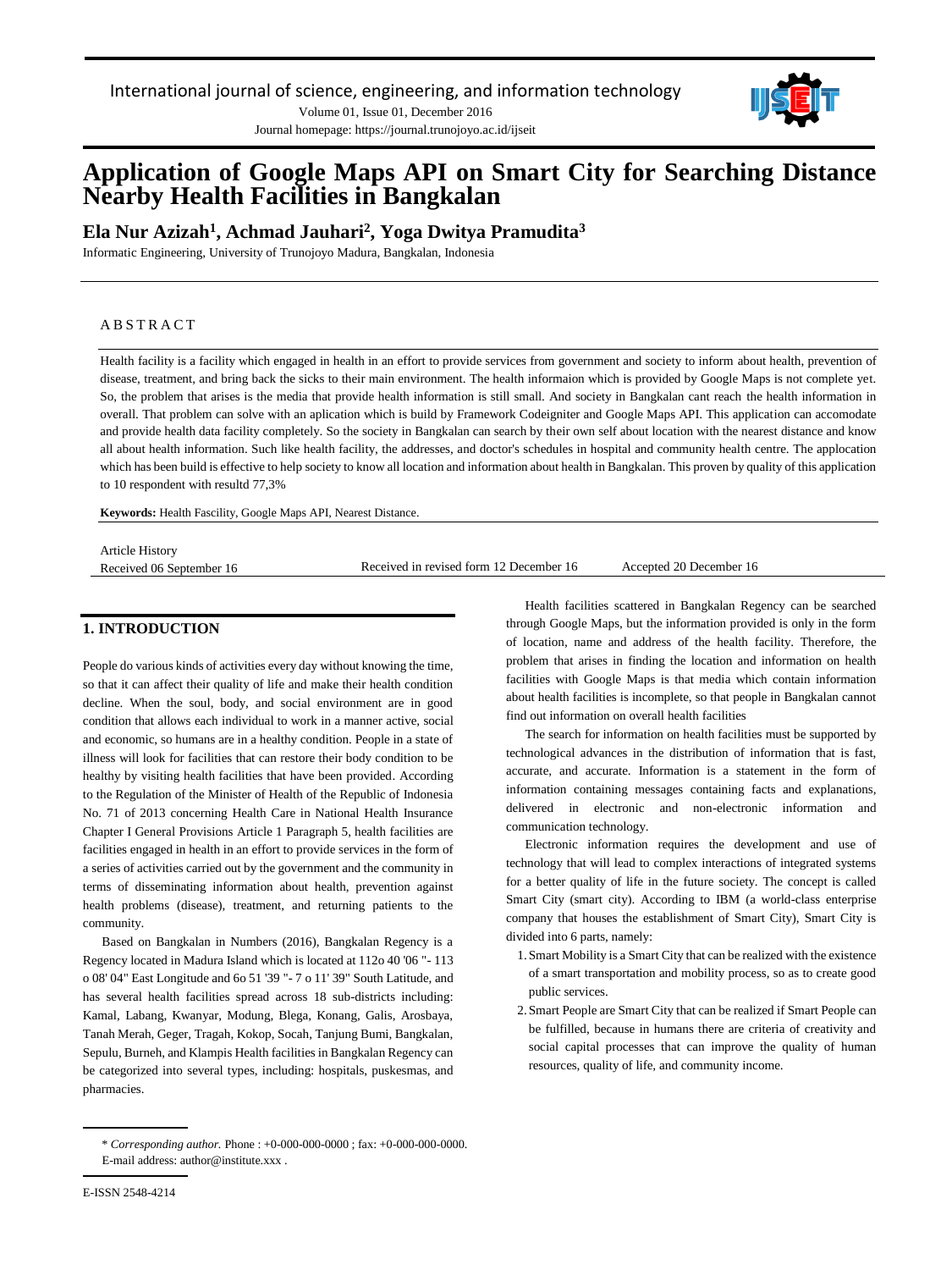- 3.Smart Economy, implementation and assessment in this section covers 2 things, namely the process of innovation and competitiveness. Both of these functions as the main capital for the future progress of the nation.
- 4.Smart Governance, this section specializes in governance requirements and criteria, aiming at the empowerment and participation of the community and government together. The hope to be achieved is that the government can run well and transparently by utilizing technological assistance, and the public can also know broadly all what policies have been carried out by the government in accordance with the aspirations of the people.
- 5.Smart Living, where this part of the smart city aims to process quality of life and culture to be better and smarter by utilizing information technology.
- 6.Smart Environment is a part that specializes in creating a smart environment that is a process of continuity and good processing of resources.

Smart City can be implemented in Bangkalan Regency by developing the Smart Living section. Smart Living can help people manage their quality of life better by utilizing technology in seeking information about health. Smart Living can be realized by having a web-based application using the Codeigniter Framework which has its own definition. Framework is a basic conceptual structure that functions to solve a complex problem, so that in building an application will be easier. Codeigniter is a web application framework that is open source and already provides libraries for building dynamic php applications. Codeigniter has a Model-View-Controller (MVC) concept with the following explanation:

- 1.Model The model is the part that connects with data and interactions in the database. The model represents the data structure of the application in the form of a database and is connected with SQL query commands, usually the model has classes and functions to retrieve, update, and delete data.
- 2.View View is connected to the end user view in the form of a web page
- 3.Controller Controller is the link between data and view. On the controller there are classes and functions that can process requests from the View into the data structure in the Model.

The application built can also display maps digitally on the web using the Google Maps API which contains classes and methods in javascript files. It is expected that with the application that has been built, it can help the community to find the location of the health facility with the closest distance and find information about the name of the health facility, address of the health facility, doctor's schedule at the hospital and puskesmas

# **2. RESEARCH METHODS**

The research methods used to build applications by implementing the Google Maps API in searching the closest distance to health facilities in Bangkalan include:

Analysis

Analyzing the problems that occur in the search for information, especially in the search for health information using Google Maps so that it requires other media that can accommodate information on overall health facilities. After analyzing the existing problems, the next step is to analyze what data is needed and the features used in the application to solve the problem, and analyze the hardware and software requirements in designing the application that has been made.

#### Literature Study

Study research and collect data from written sources obtained from books, journals, and articles available on the internet.

#### Data Collection

The author made observations at the health department in Bangkalan District to find data on health facilities. Data on health facilities that have been obtained, the authors seek information on health facility services related to how to go directly to the destination location and look for information through the website owned by the health facility. Then the authors observed health facilities in Bangkalan Regency through Google Maps.

System Design

After carrying out the stages of analysis, literature study, and observation, the next step is to design the system. The system design built includes: a. Application Design

The application design can be seen in Figure 1, by collecting data from the health department and looking for information on health services and the location of health facilities. Data that has been matched will be entered into the database, including admin data. Admin data is user data that can manage the application as a whole such as viewing, searching, adding, deleting, and changing data. The application is built using the Google Maps API, with input in the form of a user's location search and output in the form of the closest distance to the health facility from the user's position. User position search means finding the location of the admin and the



community when using this application. The public (user) can only see and search for health facility information and find out the nearest distance of the health facility from its location position.

Figure 1. Application Design

- b. Data Modeling in the form of Physical Data Modeling (PDM)
	- PDM is used to make this application function as a description of the relationships between tables in the database. PDM can be seen in Figure 2.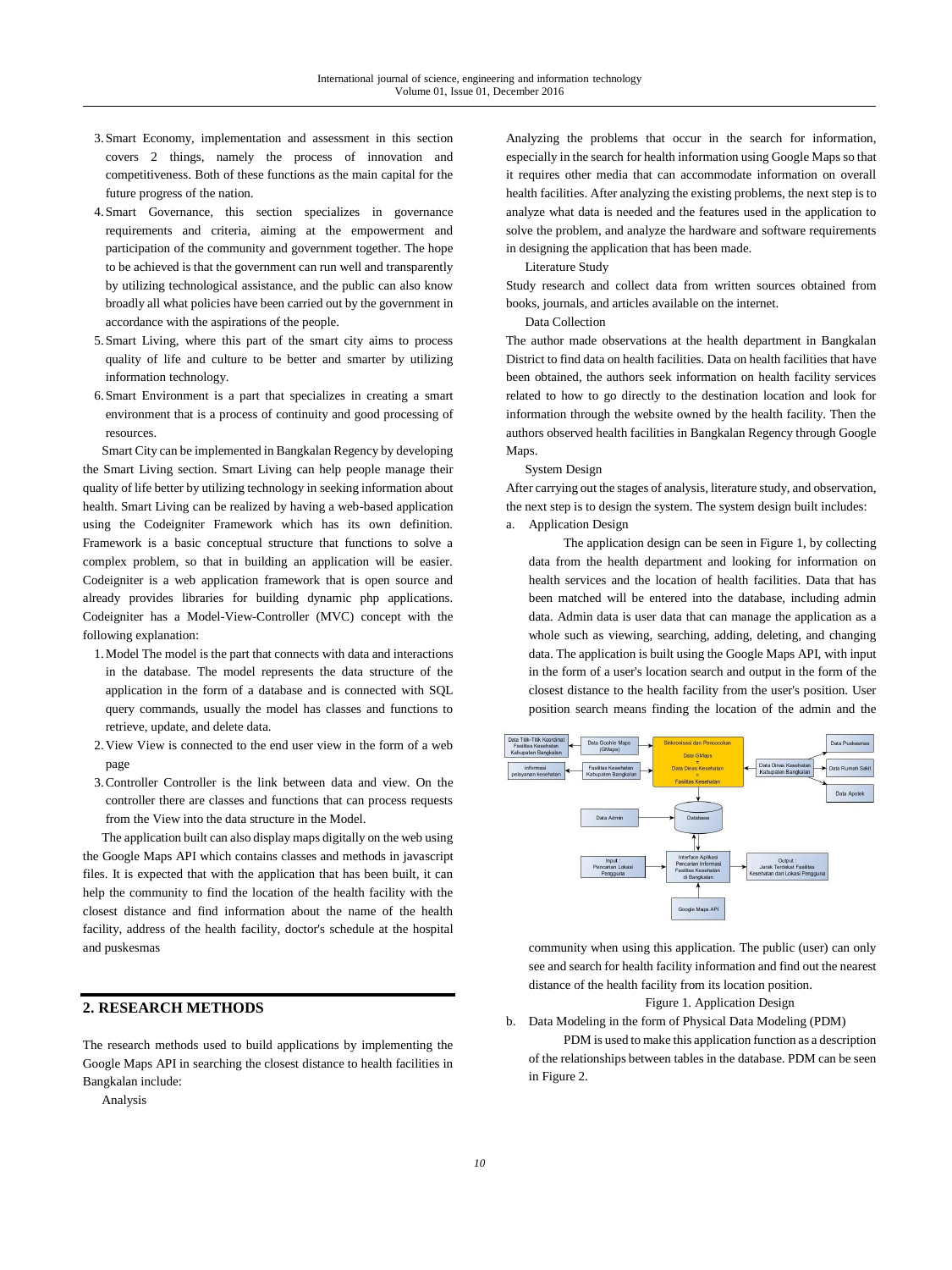#### Figure 2. Physical Data Modeling (PDM)

After analyzing, studying literature, collecting data, and designing the system, what needs to be done next is the implementation of the design in the form of applications and testing. Stages of testing are based on testing the functionality of the application which is used as a reference whether the system can run well or not and testing the application user on the user, where this test is carried out to determine the effectiveness of the system whether this application can help the public to find out information on health facilities in Bangkalan Regency. The assessment on application user testing was carried out by distributing questionnaires to 10 respondents from Trunojoyo Madura University (UTM). Trunojoyo Madura University Student Respondents (UTM) were chosen because the average UTM student did not come from Bangkalan, so information about facilities in Bangkalan Regency, especially facilities about health, was still unknown by Trunojoyo Madura University students.

#### **3. Results And Discussion**

Application Interface Results

Application design that has been made, is applied to the health facility information search application. The application interface results as follows:

1. Information Interface of Health Facility Services

Figure 3 is a picture that displays an information page on one of the health facility services in Bangkalan Regency.

| Fasilitas Kesehatan Kabuj X<br>n               |                                                 |                  |  |  |  |
|------------------------------------------------|-------------------------------------------------|------------------|--|--|--|
| ← → C + O localhost/faskes/dashboard/detail/17 |                                                 |                  |  |  |  |
| MEDICAL MAP                                    |                                                 |                  |  |  |  |
| # Home                                         |                                                 |                  |  |  |  |
| <b>ICI</b> Fasiltas Kesehatan                  |                                                 |                  |  |  |  |
| <b>A</b> Dokter                                |                                                 | <b>RS. LUKAS</b> |  |  |  |
| Jadwal Praktek Dokter                          | Telpon                                          |                  |  |  |  |
| <b>III</b> Peta                                | 031 - 3095148                                   |                  |  |  |  |
| <b>む Login</b>                                 | Alamat<br>JL. KH. Kholil No.36 A Kab. Bangkalan |                  |  |  |  |
|                                                | Pelayanan<br>· Instalasi Gawat Darurat (IGD)    |                  |  |  |  |
|                                                | - Ruang Operasi<br>- Apotek 24 Jam              |                  |  |  |  |
|                                                | · Instalasi Laboratorium<br>· Radiologi         |                  |  |  |  |
|                                                | · Ambulan 24 jam                                |                  |  |  |  |

Figure 3. Health Facilities Service Information Interface

2. Interface of Doctor's Practice Schedule

Figure 4 is a page that displays doctor's practice schedules at hospitals and health centers in Bangkalan Regency.

| <b>MEDICAL MAP</b>                                      |                                                        |                   |                         |                                         |
|---------------------------------------------------------|--------------------------------------------------------|-------------------|-------------------------|-----------------------------------------|
| # Home                                                  |                                                        |                   |                         |                                         |
| <b>ICI Fasiltas Kesehatan</b><br>$\sigma$               | <b>JADWAL</b>                                          |                   |                         |                                         |
| <b>B</b> Dokter                                         | 10<br>* records                                        |                   |                         | Search:                                 |
| <b>Colladwal Praktek Dokter</b><br><b>III</b> Peta<br>× | <b>Tempat Praktek</b><br>٠<br>Dokter<br>No             | $\hat{m}$<br>Poli | ÷<br>Hari<br>Mulai<br>÷ | $\stackrel{.}{=}$<br>Aks<br>Sampai<br>÷ |
| <b>D</b> Login                                          | dr. Indah Sulishani SP.A.<br>RS, Lukas                 | Poli Anak         | 07:00<br>Senin          | $\circ$<br>09:00                        |
|                                                         | $\overline{2}$<br>dr. Indah Sulstvani SPA<br>RS. Lukas | Poli Anak         | Sciasa<br>07:00         | ۰<br>09:00                              |

Figure 4. Interface of Doctor's Practice Schedule

Page Distance Nearest Health Facilities from the Position of the User's Location Figure 5 is a picture that displays the closest distance to the location of hospitals, puskesmas, and pharmacies in Bangkalan Regency from where the user is located.



Figure 5. Closest Interface of Hospitals, Puskesmas, and Pharmacies from User's Location Position

Application User Testing Results on Users

The assessment phase given in the questionnaire will consist of several processes for each question, namely:

1.Determine the answer score, explained in Table 1

Table 1. Answer Scores

| Skala Jawaban       | Nilai |
|---------------------|-------|
| Sangat Tidak Setuju |       |
| Kurang Setuju       |       |
| Cukup Setuju        |       |
| Setuju              |       |
| Sangat Setuju       |       |

2.Calculating the ideal score

```
Ideal Score = Scale Value x Respondents
```
3. Calculating the rating scale, to find out the results of the questionnaire data in general and the overall

scale of all answers  $=$  the number of answers x the value of the scale

 $\frac{2}{n} \times 100\%$ 

4. Calculate the percentage of approval

Note:

- $p = percentage$
- $f = frequency of each answer questionnaire$
- n = ideal number of scores
- 5. Grouping the results of calculations that have been obtained into 5 categories, including the following:
- a. An average value of more than 86%, the results are very effective

 $p=\frac{f}{a}$ 

- b. An average value of 76% to 85%, the results are effective
- c. An average value of 61% to 75%, the results are quite effective
- d. The average value of 51% to 60%, the results are less effective

e. The average value is less than 50%, so the results are not effective In table 2 there is a percentage of all questions from distributing questionnaires to Trunojoyo Madura University students.

Table 2. Presentation Results for Questions attached to the Questionnaire